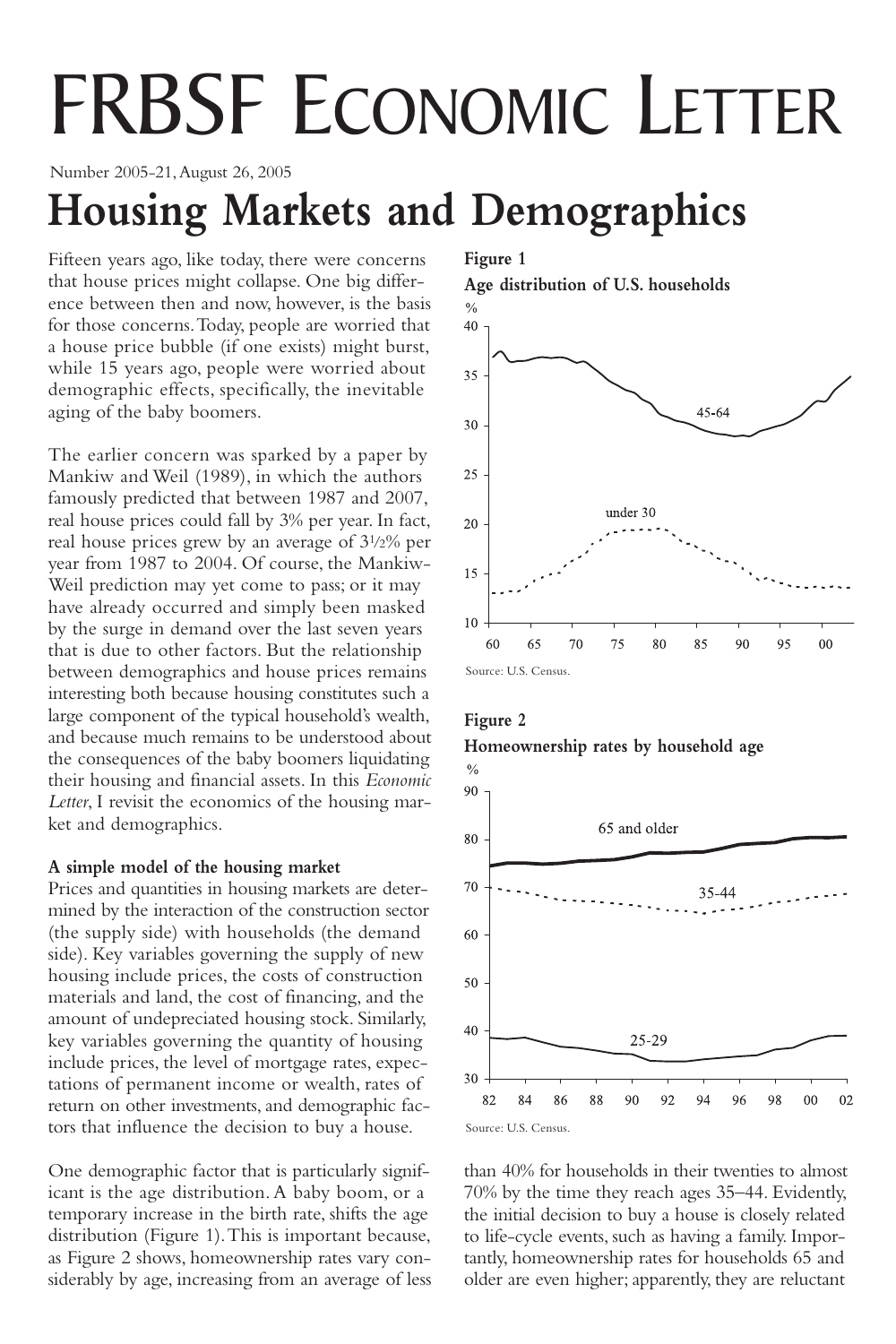to leave homeownership, even as their household size shrinks and the need for space declines.

The effects of the postwar baby boom on the age distribution of the U.S. population suggest that the share of younger households will rise over time. If ownership rates follow historical patterns, this larger share of young households will lead to a decline in the demand for housing and downward pressure on prices.To assess the timing and magnitude of this downward pressure, it is useful to consider two extreme cases. In the first case, households and builders are forward-looking, and demand and supply are "price-elastic," meaning quantities are responsive to changes in prices. In this market, in anticipation of weaker demand for housing as boomers age and exit, prices would tend to decline, because young households would be unwilling to pay high prices now for houses that will be cheaper in the future. However, this does not imply that house prices would collapse.With lower prices, price-elastic households may decide the time is ripe to invest more in housing—either a bigger house or a second house. In addition, builders would observe the lower prices and reduce new construction. So, in this market, the effect of the exiting baby boomers on house prices would be gradual, and the overall magnitude of price changes would not be great.

At the other end of the spectrum is a housing market with myopic participants whose behavior is not responsive to price changes. Even though relatively large numbers of baby boomer houses are expected to be for sale in the future, myopic households would not "see" this and would not force prices down. Builders would keep building straight into the downturn in demand. Once boomers actually start to exit, there would be relatively more houses for sale, and households would require large discounts in order to increase their consumption. In this market, house prices would be much more volatile, and the overall magnitude of price changes would be great.The question, then, is:Which of these two extremes comes closer to describing the U.S. housing market today?

#### **Demand-side factors and expectations**

As Figure 2 showed, despite significant variation in house prices and interest rates over time, homeownership rates by age of household are not very different now from any time in the last 25 years. This is consistent with other research suggesting that, compared with the demand for other consumer goods, housing demand is relatively price-

So will demand for the houses of exiting baby boomers be weak? If the houses come onto the market suddenly, then prices are bound to fall.This is the essence of demand inelasticity. For example, rural areas and cities that have suffered population loss have not enjoyed the large increases in house prices that the rest of the nation has recently experienced but saw price declines instead.

But the aging of a baby boom need not imply population loss. In fact, the U.S. population is projected to grow over the next 50 years, though the average household age will decline.Therefore, apart from the issue of homeownership rates, there should be enough potential demand to meet the supply of baby boomer houses for sale, thus providing some support for prices.

There is also a question of how imminent a sale of baby boomer assets is.While homeownership rates stay high as households age, there is a debate on whether real housing expenditures decline with age.This was a prominent assumption in the Mankiw and Weil analysis that has not been fully resolved. On the one hand, baby boomers have more financial assets and generally better health than their parents, which would tend to support housing consumption. On the other hand, changes in the tax code now make it easier to trade down, which reduces housing consumption.This debate, however, matters only for the timing of the baby boomer impact. At some point, death or illness will cause baby boomers' houses to come onto the market.

It would appear, then, that the most important question as far as demand is concerned is how "expected" the sale of baby boomer housing assets will be. Unfortunately, the empirical literature on house prices provides conflicting evidence on this question. House prices tend to appreciate over long periods of time, and then flatten out over long periods of time.Therefore, in general, one can form reliable expectations of future price appreciation by extrapolating from the recent past.At the same time, for extreme events, there is evidence that market prices adjust before the events actually take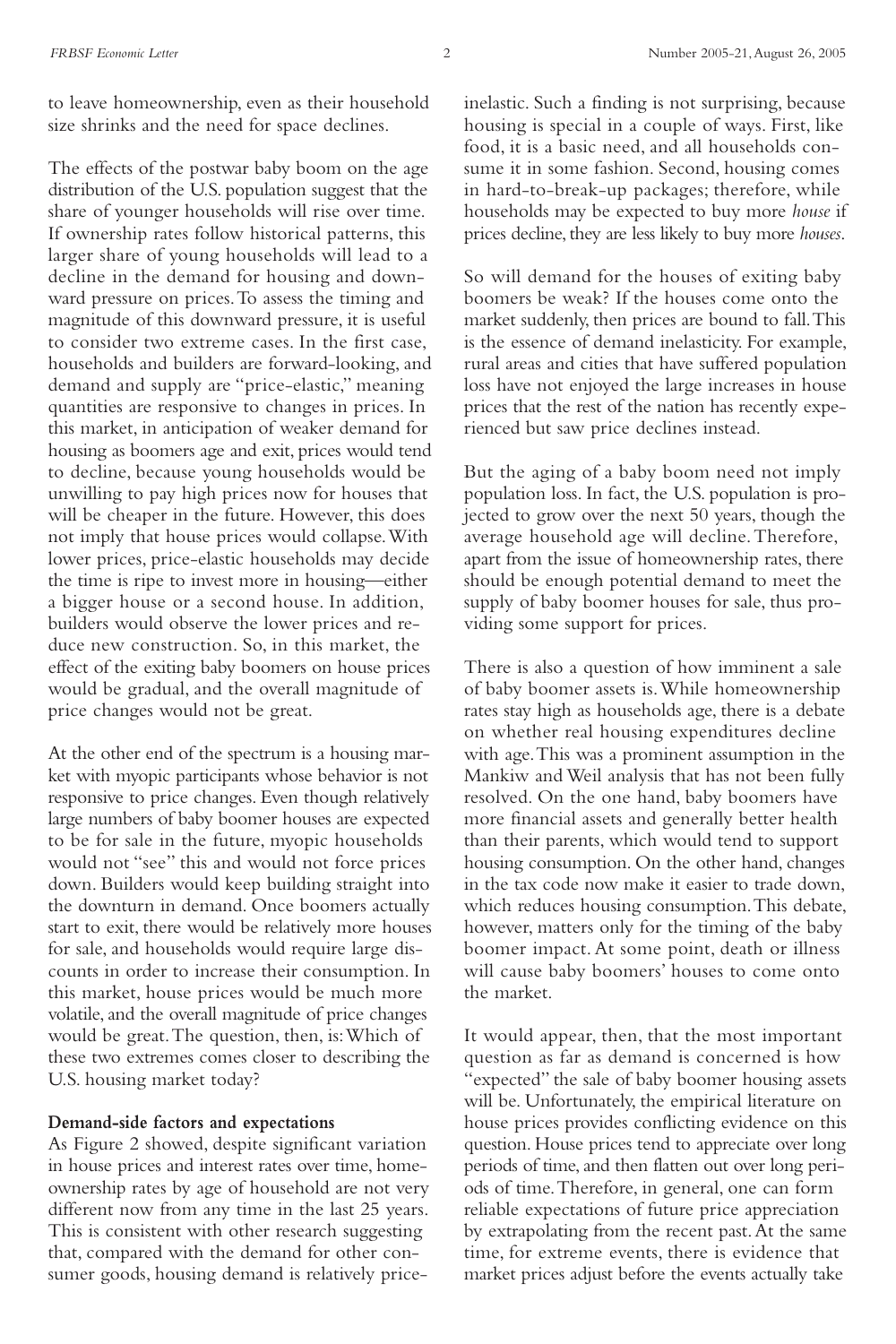place; for example, real estate values tend to fall immediately upon the announcement of plans to close a local military base. Furthermore, Krainer and Wei (2004) show that the volatility of house prices, though perhaps excessive, is essentially pinned down by volatility in future prices and rents, as asset pricing theory would suggest.

#### **How elastic is supply?**

The analysis in Mankiw and Weil assumed a very inelastic supply response—for every 1% increase in house price the construction sector would increase the stock of housing by 1%. Other researchers (e.g.,Topel and Rosen 1988) estimate the supply response to be more elastic—for every 1% increase in house price, new construction increases by 1.5–3%.

During the 1990s, however, the link between house prices and new residential construction shifted dramatically. Even though house prices shot up at the end of the decade, the response from the construction sector was unusually subdued.At first blush, this suggests that supply has become less price elastic. But there is good reason to think the supply response reflects developments particular to that period.A well-established literature in urban economics on supply constraints, such as regulation and physical geography, shows how these constraints affect price dynamics. Glaeser, Gyourko, and Saks (2004) argue that these constraints have become more binding, particularly in markets that experienced productivity shocks over the past 20 years.While this may partly explain why prices have risen so quickly in certain regions without a matching supply response, it is unlikely to imply that developers would ignore falling prices and rising vacancies and keep on building.Additionally, the subdued supply response during the recent upswing in prices has apparently not led to overbuilding, implying less likelihood of excess supply once the baby boomers leave their houses.

#### **Conclusion**

Even as discussion of the current run-up in house prices points to the extremely favorable demographic conditions for demand, little has been said (lately) about what will happen once these demand conditions ebb.The worst-case scenario for house price declines depends on three factors: an inelastic demand for housing, a fair degree of myopia when forming expectations, and an inelastic supply function. However, recent research in urban economics suggests that two of these factors expectations formation and the supply response are probably more flexible than once thought. Furthermore, a negative demand shock like the aging and exiting of baby boomers is only one of many factors to consider in anticipating the future of house prices.The productivity gains in the 1990s can be viewed as a positive demand shock.To the extent that younger generations now expect higher permanent income, this increase in expected wealth should help support house prices.

> **John Krainer Economist**

#### **References**

*[URL accessed August 2005.]*

- Glaeser, E., J. Gyourko, and R. Saks. 2004."Why Have House Prices Gone Up?" Harvard University working paper.
- Krainer, J., and C.Wei. 2004."House Prices and Fundamental Value." *FRBSF Economic Letter*. http:// www.frbsf.org/publications/economics/letter/2004/ el2004-27.html.
- Mankiw, N.G., and D.Weil. 1989."The Baby Boom, the Baby Bust, and the Housing Market." *Regional Science and Urban Economics* 19, pp. 235–258.
- Topel, R., and S. Rosen. 1988."Housing Investment in the United States." *Journal of Political Economy* 96(4) pp. 718–740.